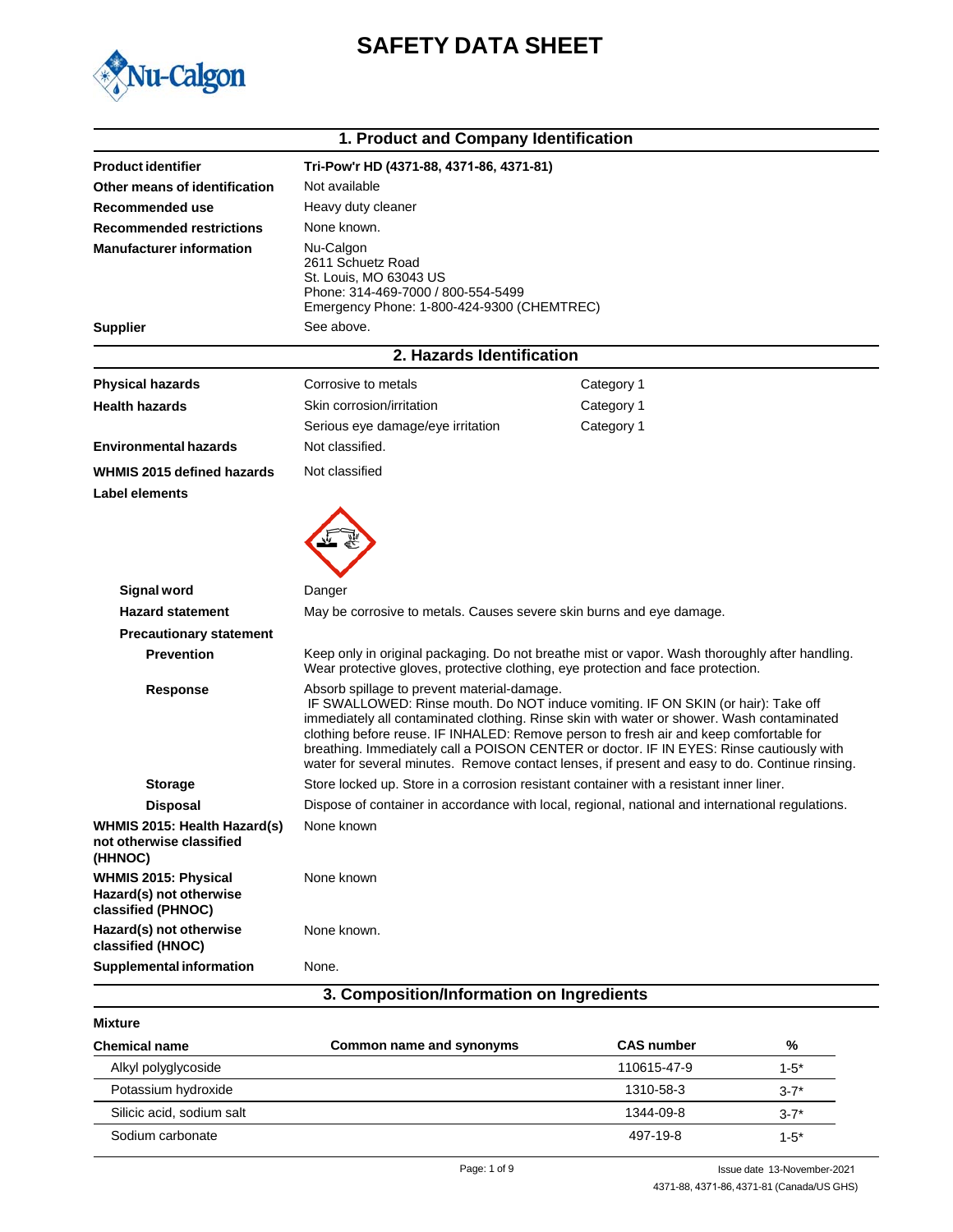| All concentrations are in percent by weight unless ingredient is a gas. Gas concentrations are in percent by volume. |                                                                                                                                                                                                                                                                |  |  |
|----------------------------------------------------------------------------------------------------------------------|----------------------------------------------------------------------------------------------------------------------------------------------------------------------------------------------------------------------------------------------------------------|--|--|
| <b>Composition comments</b>                                                                                          | US GHS: The exact percentage (concentration) of composition has been withheld as a trade<br>secret in accordance with paragraph (i) of §1910.1200.<br>*CANADA GHS: The exact percentage (concentration) of composition has been withheld as a<br>trade secret. |  |  |

|                                                                              | <b>4. First Aid Measures</b>                                                                                                                                                                                                                                                                                                                                                                                                                                                                                                                                    |  |
|------------------------------------------------------------------------------|-----------------------------------------------------------------------------------------------------------------------------------------------------------------------------------------------------------------------------------------------------------------------------------------------------------------------------------------------------------------------------------------------------------------------------------------------------------------------------------------------------------------------------------------------------------------|--|
| <b>Inhalation</b>                                                            | IF INHALED: Remove person to fresh air and keep comfortable for breathing. Immediately call a<br>POISON CENTER or doctor.                                                                                                                                                                                                                                                                                                                                                                                                                                       |  |
| <b>Skin contact</b>                                                          | IF ON SKIN (or hair): Take off immediately all contaminated clothing. Rinse skin with water.<br>Immediately call a POISON CENTER or doctor. Wash contaminated clothing before reuse.                                                                                                                                                                                                                                                                                                                                                                            |  |
| Eye contact                                                                  | IF IN EYES: Rinse cautiously with water for several minutes. Remove contact lenses, if present<br>and easy to do. Continue rinsing. Immediately call a POISON CENTER or doctor.                                                                                                                                                                                                                                                                                                                                                                                 |  |
| Ingestion                                                                    | IF SWALLOWED: Rinse mouth. Do NOT induce vomiting. Immediately call a POISON CENTER or<br>doctor.                                                                                                                                                                                                                                                                                                                                                                                                                                                               |  |
| <b>Most important</b><br>symptoms/effects, acute and<br>delayed              | Burning pain and severe corrosive skin damage.<br>Causes serious eye damage. Symptoms may include stinging, tearing, redness, swelling, and<br>blurred vision. Permanent eye damage including blindness could result.                                                                                                                                                                                                                                                                                                                                           |  |
| Indication of immediate<br>medical attention and special<br>treatment needed | Treat patient symptomatically.                                                                                                                                                                                                                                                                                                                                                                                                                                                                                                                                  |  |
| <b>General information</b>                                                   | If you feel unwell, seek medical advice (show the label where possible). Ensure that medical<br>personnel are aware of the material(s) involved and take precautions to protect themselves. Show<br>this safety data sheet to the doctor in attendance. Avoid contact with eyes and skin. Wear rubber<br>gloves and chemical splash goggles. Keep out of reach of children.                                                                                                                                                                                     |  |
|                                                                              | 5. Fire Fighting Measures                                                                                                                                                                                                                                                                                                                                                                                                                                                                                                                                       |  |
| Suitable extinguishing media                                                 | Water fog. Foam. Dry chemical powder. Carbon dioxide.                                                                                                                                                                                                                                                                                                                                                                                                                                                                                                           |  |
| Unsuitable extinguishing<br>media                                            | Not available.                                                                                                                                                                                                                                                                                                                                                                                                                                                                                                                                                  |  |
| Specific hazards arising from<br>the chemical                                | Firefighters should wear a self-contained breathing apparatus.                                                                                                                                                                                                                                                                                                                                                                                                                                                                                                  |  |
| Special protective equipment<br>and precautions for firefighters             | Firefighters should wear full protective clothing including self-contained breathing apparatus.                                                                                                                                                                                                                                                                                                                                                                                                                                                                 |  |
| <b>Fire-fighting</b><br>equipment/instructions                               | Move containers from fire area if you can do so without risk.                                                                                                                                                                                                                                                                                                                                                                                                                                                                                                   |  |
| <b>Specific methods</b>                                                      | Use standard firefighting procedures and consider the hazards of other involved materials.                                                                                                                                                                                                                                                                                                                                                                                                                                                                      |  |
| <b>Hazardous combustion</b><br>products                                      | May include and are not limited to: Oxides of carbon.                                                                                                                                                                                                                                                                                                                                                                                                                                                                                                           |  |
|                                                                              | <b>6. Accidental Release Measures</b>                                                                                                                                                                                                                                                                                                                                                                                                                                                                                                                           |  |
| Personal precautions,<br>protective equipment and<br>emergency procedures    | Keep people away from and upwind of spill/leak. Keep out of low areas. Do not touch damaged<br>containers or spilled material unless wearing appropriate protective clothing. Do not breathe mist<br>or vapor. Ensure adequate ventilation. Local authorities should be advised if significant spillages<br>cannot be contained. For personal protection, see section 8 of the SDS.                                                                                                                                                                             |  |
| <b>Methods and materials for</b><br>containment and cleaning up              | Stop leak if you can do so without risk. Dike the spilled material, where this is possible. Cover with<br>plastic sheet to prevent spreading. Absorb spillage to prevent material damage. Absorb in<br>vermiculite, dry sand or earth and place into containers. Never return spills to original containers<br>for re-use. Clean surface thoroughly to remove residual contamination. Following product<br>recovery, flush area with water. Prevent entry into waterways, sewer, basements or confined<br>areas. For waste disposal, see section 13 of the SDS. |  |
| <b>Environmental precautions</b>                                             | Do not discharge into lakes, streams, ponds or public waters.                                                                                                                                                                                                                                                                                                                                                                                                                                                                                                   |  |
|                                                                              | 7. Handling and Storage                                                                                                                                                                                                                                                                                                                                                                                                                                                                                                                                         |  |
| Precautions for safe handling                                                | Avoid contact with eyes, skin and clothing. Do not breathe mist or vapor. Wear appropriate<br>personal protective equipment. Use only with adequate ventilation. Avoid prolonged exposure. Use<br>good industrial hygiene practices in handling this material. Wash thoroughly after handling.                                                                                                                                                                                                                                                                  |  |
| Conditions for safe storage,<br>including any incompatibilities              | Store in a corrosion resistant container with a resistant inner liner. Store in a cool, dry place out of<br>direct sunlight. Store locked up. Store away from incompatible materials (see Section 10 of the<br>SDS). Keep out of the reach of children.                                                                                                                                                                                                                                                                                                         |  |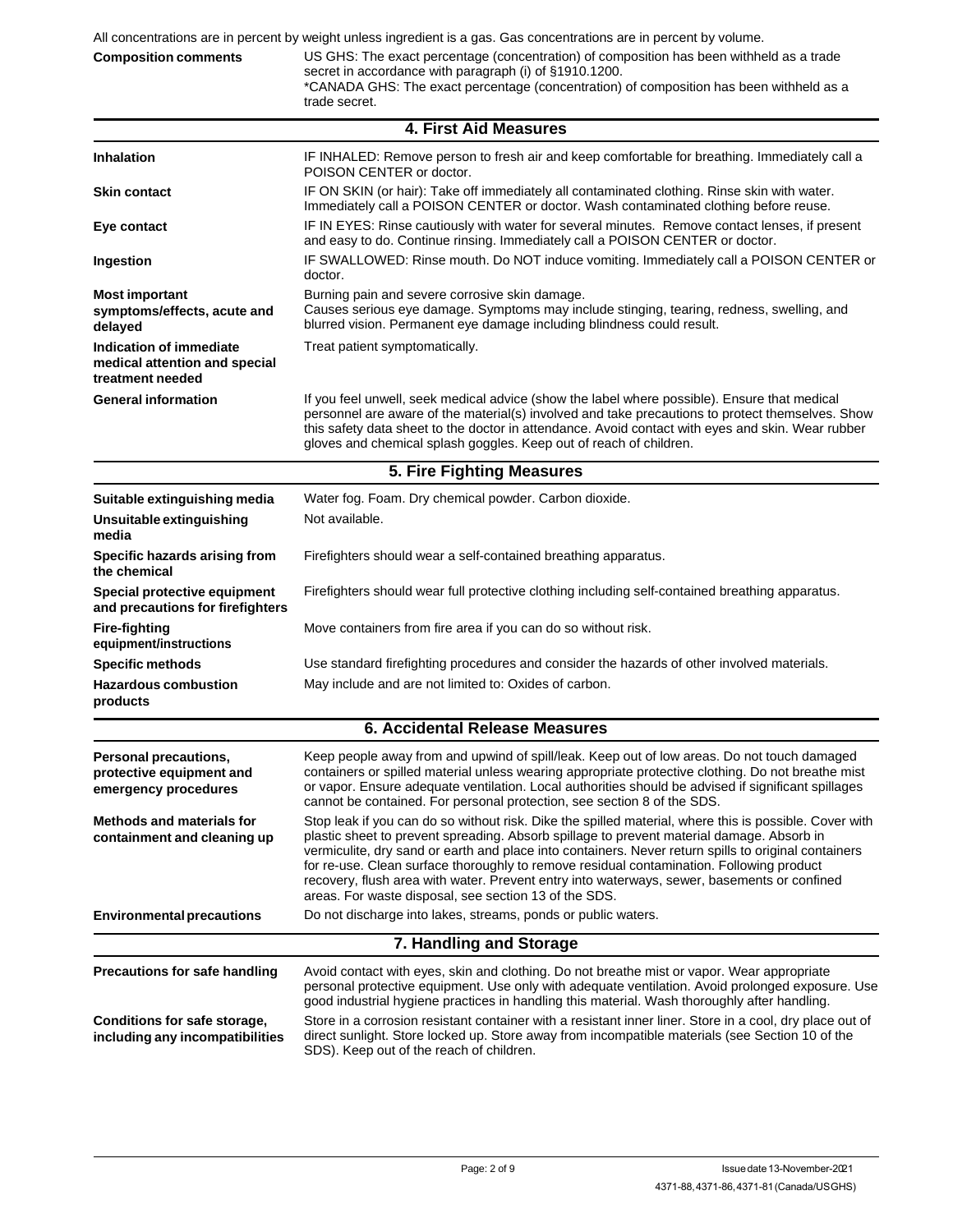|                                                                       |                                                                                                                                                                                                                                                                                                                                                                                                        | 8. Exposure Controls/Personal Protection                                                                                                                                       |  |
|-----------------------------------------------------------------------|--------------------------------------------------------------------------------------------------------------------------------------------------------------------------------------------------------------------------------------------------------------------------------------------------------------------------------------------------------------------------------------------------------|--------------------------------------------------------------------------------------------------------------------------------------------------------------------------------|--|
| <b>Occupational exposure limits</b>                                   |                                                                                                                                                                                                                                                                                                                                                                                                        |                                                                                                                                                                                |  |
| <b>Components</b>                                                     | Canada. Alberta OELs (Occupational Health & Safety Code, Schedule 1, Table 2)<br><b>Type</b>                                                                                                                                                                                                                                                                                                           | Value                                                                                                                                                                          |  |
| Potassium hydroxide (CAS<br>1310-58-3)                                | Ceiling                                                                                                                                                                                                                                                                                                                                                                                                | $2 \text{ mg/m}$                                                                                                                                                               |  |
| Safety Regulation 296/97, as amended)                                 |                                                                                                                                                                                                                                                                                                                                                                                                        | Canada. British Columbia OELs. (Occupational Exposure Limits for Chemical Substances, Occupational Health and                                                                  |  |
| <b>Components</b>                                                     | <b>Type</b>                                                                                                                                                                                                                                                                                                                                                                                            | Value                                                                                                                                                                          |  |
| Potassium hydroxide (CAS<br>1310-58-3)                                | Ceiling                                                                                                                                                                                                                                                                                                                                                                                                | $2 \text{ mg/m}$ 3                                                                                                                                                             |  |
| <b>Components</b>                                                     | Canada. Manitoba OELs (Reg. 217/2006, The Workplace Safety And Health Act)<br><b>Type</b>                                                                                                                                                                                                                                                                                                              | Value                                                                                                                                                                          |  |
| Potassium hydroxide (CAS<br>1310-58-3)                                | Ceiling                                                                                                                                                                                                                                                                                                                                                                                                | $2 \text{ mg/m}$                                                                                                                                                               |  |
| <b>Components</b>                                                     | Canada. Ontario OELs. (Control of Exposure to Biological or Chemical Agents)<br><b>Type</b>                                                                                                                                                                                                                                                                                                            | Value                                                                                                                                                                          |  |
| Potassium hydroxide (CAS<br>1310-58-3)                                | Ceiling                                                                                                                                                                                                                                                                                                                                                                                                | $2 \text{ mg/m}$ 3                                                                                                                                                             |  |
| <b>Components</b>                                                     | <b>Type</b>                                                                                                                                                                                                                                                                                                                                                                                            | Canada. Quebec OELs. (Ministry of Labor - Regulation Respecting the Quality of the Work Environment)<br>Value                                                                  |  |
| Potassium hydroxide (CAS<br>1310-58-3)                                | Ceiling                                                                                                                                                                                                                                                                                                                                                                                                | $2 \text{ mg/m}$                                                                                                                                                               |  |
| <b>Components</b>                                                     | <b>Type</b>                                                                                                                                                                                                                                                                                                                                                                                            | Canada. Saskatchewan OELs (Occupational Health and Safety Regulations, 1996, Table 21)<br>Value                                                                                |  |
| Potassium hydroxide (CAS 1310-58-<br>3)                               | Ceiling                                                                                                                                                                                                                                                                                                                                                                                                | $2 \text{ mg/m}$                                                                                                                                                               |  |
| <b>US. ACGIH Threshold Limit Values</b><br><b>Components</b>          | <b>Type</b>                                                                                                                                                                                                                                                                                                                                                                                            | Value                                                                                                                                                                          |  |
| Potassium hydroxide (CAS<br>1310-58-3)                                | Ceiling                                                                                                                                                                                                                                                                                                                                                                                                | $2$ mg/m $3$                                                                                                                                                                   |  |
| US. NIOSH: Pocket Guide to Chemical Hazards<br><b>Components</b>      | <b>Type</b>                                                                                                                                                                                                                                                                                                                                                                                            | Value                                                                                                                                                                          |  |
| Potassium hydroxide (CAS<br>1310-58-3)                                | Ceiling                                                                                                                                                                                                                                                                                                                                                                                                | $2$ mg/m $3$                                                                                                                                                                   |  |
| <b>Biological limit values</b>                                        | No biological exposure limits noted for the ingredient(s).                                                                                                                                                                                                                                                                                                                                             |                                                                                                                                                                                |  |
| <b>Exposure guidelines</b>                                            | ACGIH or OSHA PEL.                                                                                                                                                                                                                                                                                                                                                                                     | Chemicals listed in section 3 that are not listed here do not have established limit values for                                                                                |  |
| Appropriate engineering<br>controls                                   | Good general ventilation (typically 10 air changes per hour) should be used. Ventilation rates<br>should be matched to conditions. If applicable, use process enclosures, local exhaust ventilation,<br>or other engineering controls to maintain airborne levels below recommended exposure limits. If<br>exposure limits have not been established, maintain airborne levels to an acceptable level. |                                                                                                                                                                                |  |
| Individual protection measures, such as personal protective equipment |                                                                                                                                                                                                                                                                                                                                                                                                        |                                                                                                                                                                                |  |
| Eye/face protection                                                   | Wear safety glasses with side shields (or goggles).                                                                                                                                                                                                                                                                                                                                                    |                                                                                                                                                                                |  |
| <b>Skin protection</b>                                                |                                                                                                                                                                                                                                                                                                                                                                                                        |                                                                                                                                                                                |  |
| <b>Hand protection</b>                                                | Impervious gloves. Confirm with reputable supplier first.                                                                                                                                                                                                                                                                                                                                              |                                                                                                                                                                                |  |
| Other                                                                 | As required by employer code.                                                                                                                                                                                                                                                                                                                                                                          |                                                                                                                                                                                |  |
| <b>Respiratory protection</b>                                         | Where exposure guideline levels may be exceeded, use an approved NIOSH respirator.<br>Respirator should be selected by and used under the direction of a trained health and safety<br>professional following requirements found in OSHA's respirator standard (29 CFR 1910.134),<br>CAN/CSA-Z94.4 and ANSI's standard for respiratory protection (Z88.2).                                              |                                                                                                                                                                                |  |
| <b>Thermal hazards</b>                                                | Not applicable.                                                                                                                                                                                                                                                                                                                                                                                        |                                                                                                                                                                                |  |
| <b>General hygiene</b><br>considerations                              |                                                                                                                                                                                                                                                                                                                                                                                                        | Handle in accordance with good industrial hygiene and safety practice. Wash hands before breaks<br>and immediately after handling the product. When using do not eat or drink. |  |
|                                                                       |                                                                                                                                                                                                                                                                                                                                                                                                        | 9. Physical and Chemical Properties                                                                                                                                            |  |
| Appearance                                                            | Clear                                                                                                                                                                                                                                                                                                                                                                                                  |                                                                                                                                                                                |  |

Liquid.

**Physical state**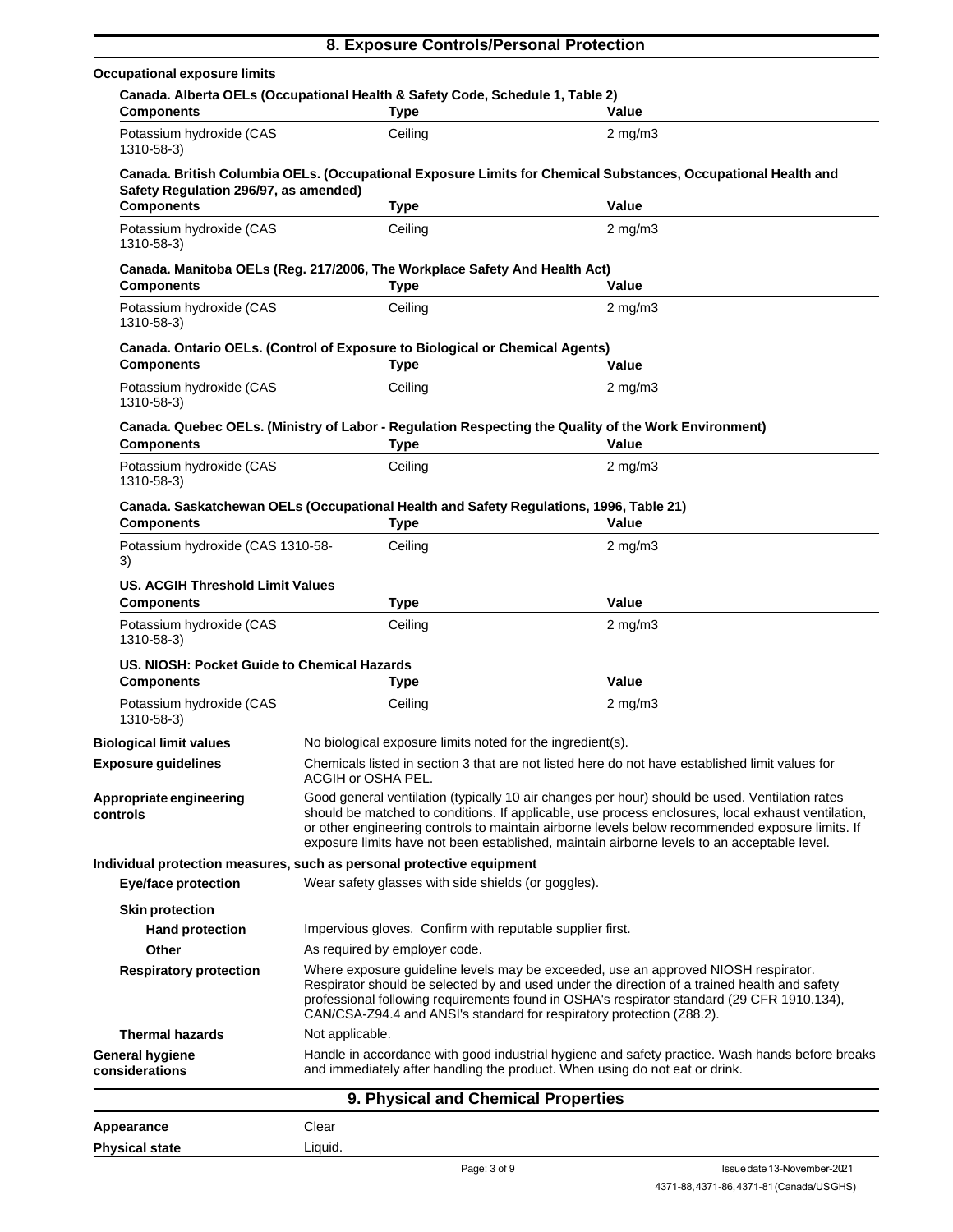| Form                                              | Liquid                          |
|---------------------------------------------------|---------------------------------|
| Color                                             | Orange                          |
| Odor                                              | Pine                            |
| <b>Odor threshold</b>                             | Not available.                  |
| pH                                                | 12.5 (5%)<br>13.3 (Concentrate) |
| Melting point/freezing point                      | Not available.                  |
| Initial boiling point and boiling<br>range        | Not available.                  |
| Pour point                                        | Not available.                  |
| <b>Specific gravity</b>                           | Not available.                  |
| <b>Partition coefficient</b><br>(n-octanol/water) | Not available                   |
| <b>Flash point</b>                                | Not available.                  |
| <b>Evaporation rate</b>                           | Not available.                  |
| Flammability (solid, gas)                         | Not applicable.                 |
| Upper/lower flammability or explosive limits      |                                 |
| <b>Flammability limit - lower</b><br>(%)          | Not available                   |
| <b>Flammability limit - upper</b><br>(%)          | Not available                   |
| Explosive limit - lower (%)                       | Not available.                  |
| Explosive limit - upper (%)                       | Not available.                  |
| Vapor pressure                                    | Not available                   |
| Vapor density                                     | Not available                   |
| <b>Relative density</b>                           | Not available.                  |
| Solubility(ies)                                   | Complete                        |
| <b>Auto-ignition temperature</b>                  | Not available                   |
| <b>Decomposition temperature</b>                  | Not available.                  |
| <b>Viscosity</b>                                  | Not available.                  |
|                                                   | 10 Stability and Pogotivity     |

# **10. Stability and Reactivity**

| <b>Reactivity</b>                            | May react with incompatible materials.                                                                                      |
|----------------------------------------------|-----------------------------------------------------------------------------------------------------------------------------|
| <b>Possibility of hazardous</b><br>reactions | Hazardous polymerization does not occur.                                                                                    |
| <b>Chemical stability</b>                    | Stable under recommended storage conditions.                                                                                |
| <b>Conditions to avoid</b>                   | Do not mix with other chemicals. Hazardous vapours may be produced when mixed with<br>chlorinated detergents or sanitizers. |
| Incompatible materials                       | Oxidizing agents. Acids. Maleic anhydride.                                                                                  |
| <b>Hazardous decomposition</b><br>products   | May include and are not limited to: Oxides of carbon.                                                                       |

#### **11. Toxicological Information**

**Routes of exposure Eye, Skin contact, Inhalation, Ingestion. Information on likely routes of exposure**

**Ingestion Inhalation Skin contact Eye contact Symptoms related to the physical, chemical and toxicological characteristics** Causes digestive tract burns. May cause stomach distress, nausea or vomiting. Prolonged inhalation may be harmful. Causes severe skin burns. Causes serious eye damage. Burning pain and severe corrosive skin damage. Causes serious eye damage. Symptoms may include stinging, tearing, redness, swelling, and blurred vision. Permanent eye damage including blindness could result. **Information on toxicological effects** Acute toxicity **Causes burns.**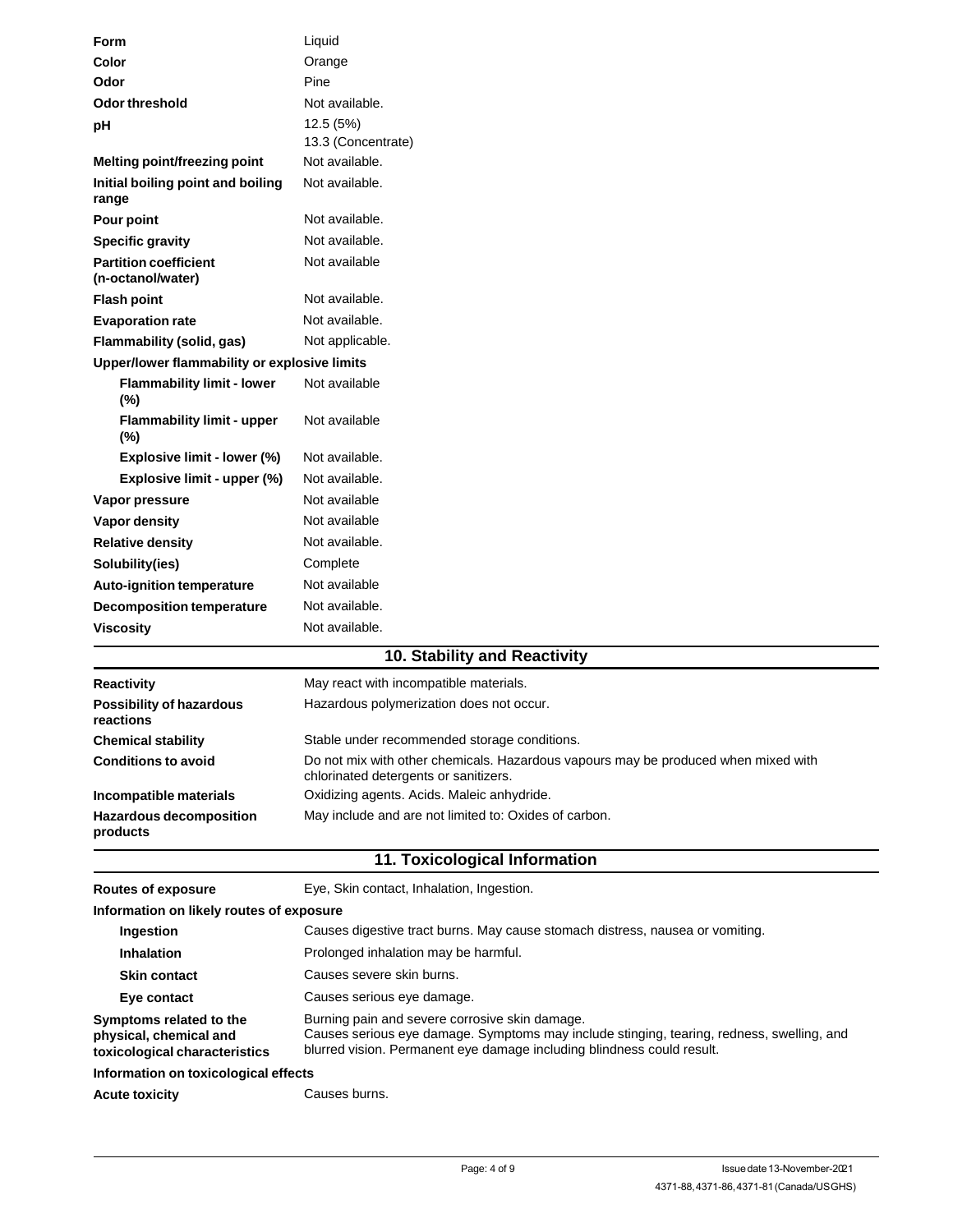| <b>Components</b>                         | <b>Species</b>                           | <b>Test Results</b>                        |
|-------------------------------------------|------------------------------------------|--------------------------------------------|
| Alkyl polyglycoside (CAS 110615-47-9)     |                                          |                                            |
| Acute                                     |                                          |                                            |
| Dermal                                    |                                          |                                            |
| LD50                                      | Rabbit                                   | > 2000 mg/kg, 24 Hours, ECHA               |
| <i><b>Inhalation</b></i>                  |                                          |                                            |
| <b>LC50</b>                               | Not available                            |                                            |
| Oral                                      |                                          |                                            |
| LD50                                      | Rat                                      | > 5000 mg/kg, ECHA                         |
|                                           |                                          | > 2000 mg/kg, ECHA                         |
| Potassium hydroxide (CAS 1310-58-3)       |                                          |                                            |
| <b>Acute</b>                              |                                          |                                            |
| Dermal                                    |                                          |                                            |
| LD50                                      | Not available                            |                                            |
| Inhalation                                |                                          |                                            |
| <b>LC50</b>                               | Not available                            |                                            |
| Oral                                      |                                          |                                            |
| LD50                                      | Rat                                      | 388 mg/kg, ECHA                            |
|                                           |                                          | 365 mg/kg, ECHA                            |
|                                           |                                          | 333 mg/kg, ECHA                            |
|                                           |                                          | 273 mg/kg                                  |
| Silicic acid, sodium salt (CAS 1344-09-8) |                                          |                                            |
| <b>Acute</b>                              |                                          |                                            |
| Dermal                                    |                                          |                                            |
| LD50                                      | Rat                                      | > 5000 mg/kg, 24 Hours, ECHA               |
| Inhalation                                |                                          |                                            |
| <b>LC50</b>                               | Rat                                      | > 2.1 mg/L, 4 Hours, ECHA                  |
| Oral                                      |                                          |                                            |
| LD50                                      | Mouse                                    | 1100 mg/kg, Toxic and Hazardous            |
|                                           |                                          | Industrial Chemicals Safety Manual. Tokyo, |
|                                           |                                          | Japan                                      |
|                                           | Rat                                      | 5150 mg/kg, ECHA                           |
|                                           |                                          | 3400 mg/kg, ECHA                           |
|                                           |                                          | 1.1 g/kg, HSDB                             |
| Sodium carbonate (CAS 497-19-8)           |                                          |                                            |
| Acute                                     |                                          |                                            |
| Dermal                                    |                                          |                                            |
| LD50                                      | Rabbit                                   | > 2000 mg/kg, ECHA                         |
|                                           | Rat                                      | > 2000 mg/kg, ECHA                         |
| Inhalation                                |                                          |                                            |
| LC50                                      | Guinea pig                               | 800 mg/m3, 2 Hours, ECHA                   |
|                                           |                                          | 0.8 mg/L, 2 Hours                          |
|                                           | Mouse                                    | 1200 mg/m3, 2 Hours, ECHA                  |
|                                           |                                          | 1.2 mg/L, 2 Hours                          |
|                                           | Rat                                      |                                            |
|                                           |                                          | 2300 mg/m3, 2 Hours, ECHA                  |
|                                           |                                          | 2.3 mg/L, 2 Hours                          |
| Oral                                      |                                          |                                            |
| LD50                                      | Rat                                      | 4090 mg/kg, RTECS                          |
|                                           |                                          | 2800 mg/kg, ECHA, HSDB                     |
| <b>Skin corrosion/irritation</b>          | Causes severe skin burns and eye damage. |                                            |
| <b>Exposure minutes</b>                   | Not available.                           |                                            |
| Erythema value                            | Not available.                           |                                            |
| Oedema value                              | Not available.                           |                                            |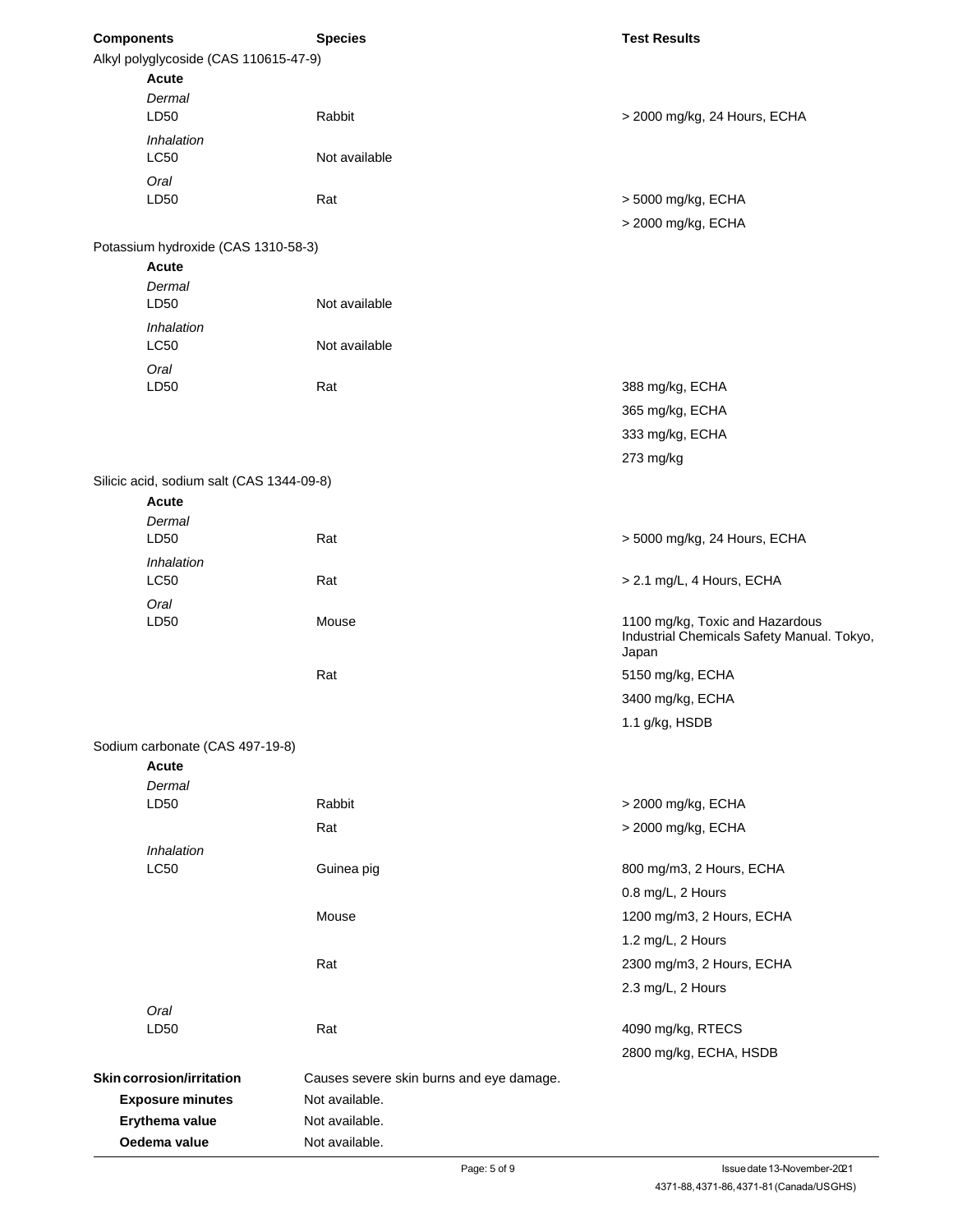| Serious eye damage/eye<br>irritation                               | Causes serious eye damage.                                                                                                                                                                 |                                                                                                     |                              |  |  |
|--------------------------------------------------------------------|--------------------------------------------------------------------------------------------------------------------------------------------------------------------------------------------|-----------------------------------------------------------------------------------------------------|------------------------------|--|--|
| <b>Corneal opacity value</b>                                       | Not available.                                                                                                                                                                             |                                                                                                     |                              |  |  |
| <b>Iris lesion value</b>                                           | Not available.                                                                                                                                                                             |                                                                                                     |                              |  |  |
| <b>Conjunctival reddening</b><br>value                             | Not available.                                                                                                                                                                             |                                                                                                     |                              |  |  |
| Conjunctival oedema value                                          | Not available.                                                                                                                                                                             |                                                                                                     |                              |  |  |
| <b>Recover days</b>                                                | Not available.                                                                                                                                                                             |                                                                                                     |                              |  |  |
| Respiratory or skin sensitization                                  |                                                                                                                                                                                            |                                                                                                     |                              |  |  |
| Canada - Alberta OELs: Irritant                                    |                                                                                                                                                                                            |                                                                                                     |                              |  |  |
| Potassium hydroxide (CAS 1310-58-3)                                |                                                                                                                                                                                            | Irritant                                                                                            |                              |  |  |
| <b>Respiratory sensitization</b>                                   | Not available.                                                                                                                                                                             |                                                                                                     |                              |  |  |
| <b>Skin sensitization</b>                                          |                                                                                                                                                                                            | This product is not expected to cause skin sensitization.                                           |                              |  |  |
| <b>Mutagenicity</b>                                                | Not classified.                                                                                                                                                                            |                                                                                                     |                              |  |  |
| Carcinogenicity                                                    | Not classified.                                                                                                                                                                            |                                                                                                     |                              |  |  |
| US. OSHA Specifically Regulated Substances (29 CFR 1910.1001-1050) |                                                                                                                                                                                            |                                                                                                     |                              |  |  |
| Not listed.                                                        |                                                                                                                                                                                            |                                                                                                     |                              |  |  |
| <b>Reproductive toxicity</b>                                       | Not classified.                                                                                                                                                                            |                                                                                                     |                              |  |  |
| Teratogenicity                                                     | Not classified.                                                                                                                                                                            |                                                                                                     |                              |  |  |
| Specific target organ toxicity -<br>single exposure                | Not classified.                                                                                                                                                                            |                                                                                                     |                              |  |  |
| Specific target organ toxicity -<br>repeated exposure              | Not classified.                                                                                                                                                                            |                                                                                                     |                              |  |  |
| <b>Aspiration hazard</b>                                           | Not classified.                                                                                                                                                                            |                                                                                                     |                              |  |  |
| <b>Chronic effects</b>                                             |                                                                                                                                                                                            | Prolonged inhalation may be harmful.                                                                |                              |  |  |
|                                                                    |                                                                                                                                                                                            | 12. Ecological Information                                                                          |                              |  |  |
| <b>Ecotoxicity</b>                                                 | See below                                                                                                                                                                                  |                                                                                                     |                              |  |  |
| Ecotoxicological data<br><b>Components</b>                         |                                                                                                                                                                                            | <b>Species</b>                                                                                      | <b>Test Results</b>          |  |  |
| Potassium hydroxide (CAS 1310-58-3)                                |                                                                                                                                                                                            |                                                                                                     |                              |  |  |
| Aquatic                                                            |                                                                                                                                                                                            |                                                                                                     |                              |  |  |
| Fish                                                               | LC50                                                                                                                                                                                       | Western mosquitofish (Gambusia affinis) 80 mg/L, 96 hours                                           |                              |  |  |
| Silicic acid, sodium salt (CAS 1344-09-8)                          |                                                                                                                                                                                            |                                                                                                     |                              |  |  |
| <b>Aquatic</b>                                                     |                                                                                                                                                                                            |                                                                                                     |                              |  |  |
| Crustacea                                                          | <b>EC50</b>                                                                                                                                                                                | Water flea (Ceriodaphnia dubia)                                                                     | 0.28 - 0.57 mg/L, 48 hours   |  |  |
| Fish                                                               | LC50                                                                                                                                                                                       | Western mosquitofish (Gambusia affinis) 1800 mg/L, 96 hours                                         |                              |  |  |
| Sodium carbonate (CAS 497-19-8)                                    |                                                                                                                                                                                            |                                                                                                     |                              |  |  |
| Crustacea                                                          | EC50                                                                                                                                                                                       | Daphnia                                                                                             | 265 mg/L, 48 Hours           |  |  |
| <b>Aquatic</b>                                                     |                                                                                                                                                                                            |                                                                                                     |                              |  |  |
| Crustacea                                                          | EC50                                                                                                                                                                                       | Water flea (Ceriodaphnia dubia)                                                                     | 156.6 - 298.9 mg/L, 48 hours |  |  |
| Fish                                                               | LC50                                                                                                                                                                                       | Bluegill (Lepomis macrochirus)                                                                      | 300 mg/L, 96 hours           |  |  |
| Persistence and degradability                                      |                                                                                                                                                                                            | No data is available on the degradability of this product.                                          |                              |  |  |
| <b>Bioaccumulative potential</b>                                   | No data available.                                                                                                                                                                         |                                                                                                     |                              |  |  |
| <b>Mobility in soil</b>                                            | No data available.                                                                                                                                                                         |                                                                                                     |                              |  |  |
| <b>Mobility in general</b>                                         | Not available.                                                                                                                                                                             |                                                                                                     |                              |  |  |
| Other adverse effects                                              | No other adverse environmental effects (e.g. ozone depletion, photochemical ozone creation<br>potential, endocrine disruption, global warming potential) are expected from this component. |                                                                                                     |                              |  |  |
|                                                                    |                                                                                                                                                                                            | 13. Disposal Considerations                                                                         |                              |  |  |
| <b>Disposal instructions</b>                                       |                                                                                                                                                                                            | Dispose of contents/container in accordance with local/regional/national/international regulations. |                              |  |  |
| Local disposal regulations                                         |                                                                                                                                                                                            | Dispose in accordance with all applicable regulations.                                              |                              |  |  |
| Hazardous waste code                                               | disposal company.                                                                                                                                                                          | The waste code should be assigned in discussion between the user, the producer and the waste        |                              |  |  |
| Waste from residues / unused<br>products                           | Empty containers or liners may retain some product residues. This material and its container must<br>be disposed of in a safe manner (see: Disposal instructions).                         |                                                                                                     |                              |  |  |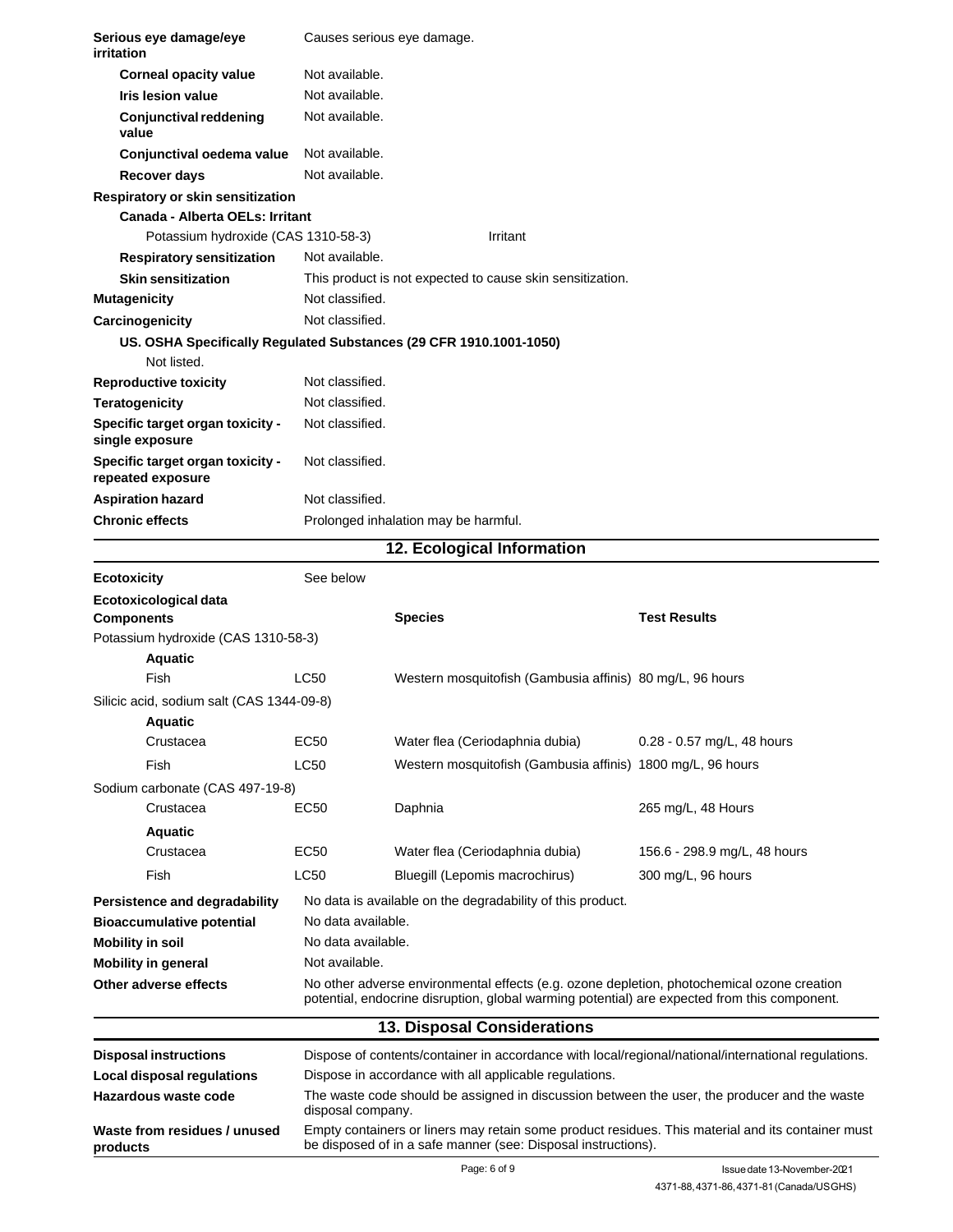Empty containers should be taken to an approved waste handling site for recycling or disposal. Since emptied containers may retain product residue, follow label warnings even after container is emptied.

## **14. Transport Information**

| <b>Transport of Dangerous Goods</b><br>(TDG) Proof of Classification | Classification Method: Classified as per Part 2, Sections $2.1 - 2.8$ of the Transportation of<br>Dangerous Goods Regulations. If applicable, the technical name and the classification of the<br>product will appear below. |  |  |  |
|----------------------------------------------------------------------|------------------------------------------------------------------------------------------------------------------------------------------------------------------------------------------------------------------------------|--|--|--|
| U.S. Department of Transportation (DOT)                              |                                                                                                                                                                                                                              |  |  |  |
| <b>Basic shipping requirements:</b>                                  |                                                                                                                                                                                                                              |  |  |  |
| UN number                                                            | <b>UN3266</b>                                                                                                                                                                                                                |  |  |  |
| Proper shipping name                                                 | Corrosive liquid, basic, inorganic, n.o.s.                                                                                                                                                                                   |  |  |  |
| <b>Technical name</b>                                                | POTASSIUM HYDROXIDE                                                                                                                                                                                                          |  |  |  |
| <b>Hazard class</b>                                                  | 8                                                                                                                                                                                                                            |  |  |  |
| <b>Packing group</b>                                                 | Ш                                                                                                                                                                                                                            |  |  |  |
| <b>Special provisions</b>                                            | 386, B2, IB2, T11, TP2, TP27                                                                                                                                                                                                 |  |  |  |
| <b>Packaging exceptions</b>                                          | <0.3 gallons - Limited Quantity                                                                                                                                                                                              |  |  |  |
| <b>Transportation of Dangerous Goods (TDG - Canada)</b>              |                                                                                                                                                                                                                              |  |  |  |
| <b>Basic shipping requirements:</b>                                  |                                                                                                                                                                                                                              |  |  |  |
| <b>UN number</b>                                                     | <b>UN3266</b>                                                                                                                                                                                                                |  |  |  |
| Proper shipping name                                                 | CORROSIVE LIQUID, BASIC, INORGANIC, N.O.S.                                                                                                                                                                                   |  |  |  |
| <b>Technical name</b><br><b>Hazard class</b>                         | POTASSIUM HYDROXIDE                                                                                                                                                                                                          |  |  |  |
| Packing group                                                        | 8<br>Ш                                                                                                                                                                                                                       |  |  |  |
| <b>Special provisions</b>                                            | 16                                                                                                                                                                                                                           |  |  |  |
| <b>Packaging exceptions</b>                                          | <1L - Limited Quantity                                                                                                                                                                                                       |  |  |  |
| <b>DOT</b>                                                           |                                                                                                                                                                                                                              |  |  |  |
| <b>CORROSIVE</b>                                                     |                                                                                                                                                                                                                              |  |  |  |
| <b>TDG</b>                                                           |                                                                                                                                                                                                                              |  |  |  |
|                                                                      | 15. Regulatory Information                                                                                                                                                                                                   |  |  |  |

This product has been classified in accordance with the hazard criteria of the HPR and the SDS contains all the information required by the HPR. **Canadian federal regulations**

| Export Control List (CEPA 1999, Schedule 3) |                                                                                                                   |
|---------------------------------------------|-------------------------------------------------------------------------------------------------------------------|
| Not listed.                                 |                                                                                                                   |
| <b>Greenhouse Gases</b>                     |                                                                                                                   |
| Not listed.                                 |                                                                                                                   |
| <b>Precursor Control Requlations</b>        |                                                                                                                   |
| Not regulated.                              |                                                                                                                   |
| <b>WHMIS 2015 Exemptions</b>                | Not applicable                                                                                                    |
| US federal regulations                      | This product is a "Hazardous Chemical" as defined by the OSHA Hazard Communication<br>Standard, 29 CFR 1910.1200. |

#### **TSCA Section 12(b) Export Notification (40 CFR 707, Subpt. D)**

All chemicals used are on the TSCA inventory.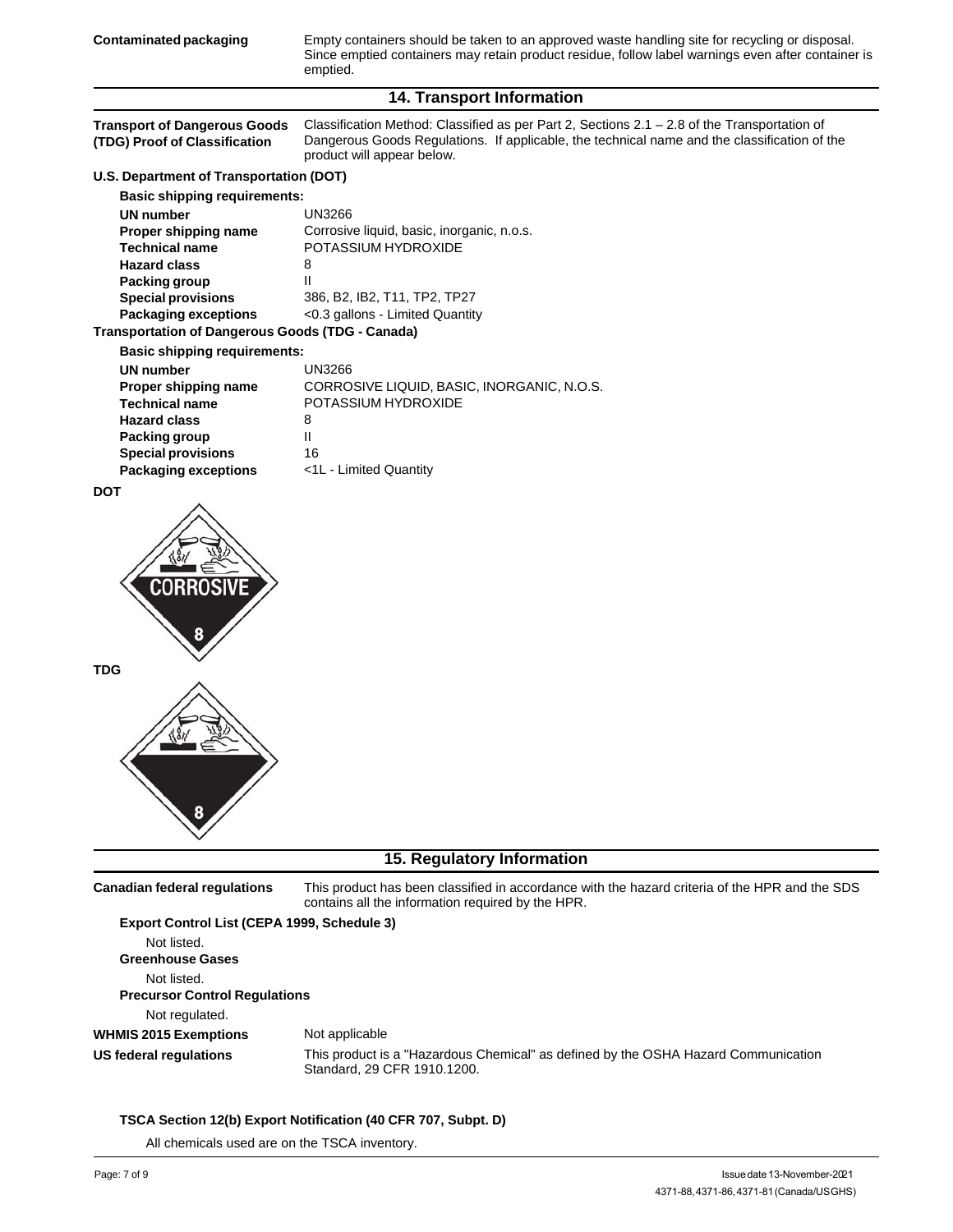| <b>CERCLA Hazardous Substance List (40 CFR 302.4)</b>                                                                                                         |                                                                                                                     |                               |                               |
|---------------------------------------------------------------------------------------------------------------------------------------------------------------|---------------------------------------------------------------------------------------------------------------------|-------------------------------|-------------------------------|
| Potassium hydroxide (CAS 1310-58-3)                                                                                                                           |                                                                                                                     | Listed.                       |                               |
| US. OSHA Specifically Regulated Substances (29 CFR 1910.1001-1050)                                                                                            |                                                                                                                     |                               |                               |
| Not listed.                                                                                                                                                   |                                                                                                                     |                               |                               |
| Superfund Amendments and Reauthorization Act of 1986 (SARA)                                                                                                   |                                                                                                                     |                               |                               |
| <b>Hazard categories</b>                                                                                                                                      | Immediate Hazard - Yes<br>Delayed Hazard - No<br>Fire Hazard - No<br>Pressure Hazard - No<br>Reactivity Hazard - No |                               |                               |
| <b>SARA 302 Extremely</b><br>hazardous substance                                                                                                              | No                                                                                                                  |                               |                               |
| SARA 311/312 Hazardous<br>chemical                                                                                                                            | No                                                                                                                  |                               |                               |
| SARA 313 (TRI reporting)<br>Not regulated.                                                                                                                    |                                                                                                                     |                               |                               |
| Other federal regulations                                                                                                                                     |                                                                                                                     |                               |                               |
| Clean Air Act (CAA) Section 112 Hazardous Air Pollutants (HAPs) List                                                                                          |                                                                                                                     |                               |                               |
| Not regulated.<br>Clean Air Act (CAA) Section 112(r) Accidental Release Prevention (40 CFR 68.130)                                                            |                                                                                                                     |                               |                               |
| Not regulated.                                                                                                                                                |                                                                                                                     |                               |                               |
| <b>Clean Water Act (CWA)</b><br><b>Section 112(r) (40 CFR</b><br>68.130)                                                                                      | Hazardous substance                                                                                                 |                               |                               |
| US state regulations                                                                                                                                          | See below                                                                                                           |                               |                               |
|                                                                                                                                                               | US - California Hazardous Substances (Director's): Listed substance                                                 |                               |                               |
| Potassium hydroxide (CAS 1310-58-3)                                                                                                                           | US - Illinois Chemical Safety Act: Listed substance                                                                 | Listed.                       |                               |
| Potassium hydroxide (CAS 1310-58-3)                                                                                                                           |                                                                                                                     |                               |                               |
|                                                                                                                                                               | US - Louisiana Spill Reporting: Listed substance                                                                    |                               |                               |
| Potassium hydroxide (CAS 1310-58-3)<br>US - Minnesota Haz Subs: Listed substance                                                                              |                                                                                                                     | Listed.                       |                               |
| Potassium hydroxide (CAS 1310-58-3)                                                                                                                           | US - New Jersey RTK - Substances: Listed substance                                                                  | Listed.                       |                               |
| Potassium hydroxide (CAS 1310-58-3)                                                                                                                           | US - Texas Effects Screening Levels: Listed substance                                                               |                               |                               |
| Potassium hydroxide (CAS 1310-58-3)<br>Silicic acid, sodium salt (CAS 1344-09-8)<br>Sodium carbonate (CAS 497-19-8)<br>US. Massachusetts RTK - Substance List |                                                                                                                     | Listed.<br>Listed.<br>Listed. |                               |
| Potassium hydroxide (CAS 1310-58-3)                                                                                                                           |                                                                                                                     |                               |                               |
|                                                                                                                                                               | US. New Jersey Worker and Community Right-to-Know Act                                                               |                               |                               |
| Not regulated.                                                                                                                                                | US. Pennsylvania Worker and Community Right-to-Know Law                                                             |                               |                               |
| Potassium hydroxide (CAS 1310-58-3)<br><b>US. Rhode Island RTK</b>                                                                                            |                                                                                                                     |                               |                               |
| Potassium hydroxide (CAS 1310-58-3)                                                                                                                           |                                                                                                                     |                               |                               |
| US. California Proposition 65<br>Not Listed.                                                                                                                  |                                                                                                                     |                               |                               |
|                                                                                                                                                               |                                                                                                                     |                               |                               |
| <b>Inventory status</b>                                                                                                                                       |                                                                                                                     |                               |                               |
| Country(s) or region<br>Canada                                                                                                                                | Inventory name<br>Domestic Substances List (DSL)                                                                    |                               | On inventory (yes/no)*<br>Yes |
| Canada                                                                                                                                                        | Non-Domestic Substances List (NDSL)                                                                                 |                               | No                            |
| United States & Puerto Rico                                                                                                                                   | Toxic Substances Control Act (TSCA) Inventory                                                                       |                               | Yes                           |
|                                                                                                                                                               |                                                                                                                     |                               |                               |

\*A "Yes" indicates that all components of this product comply with the inventory requirements administered by the governing country(s)